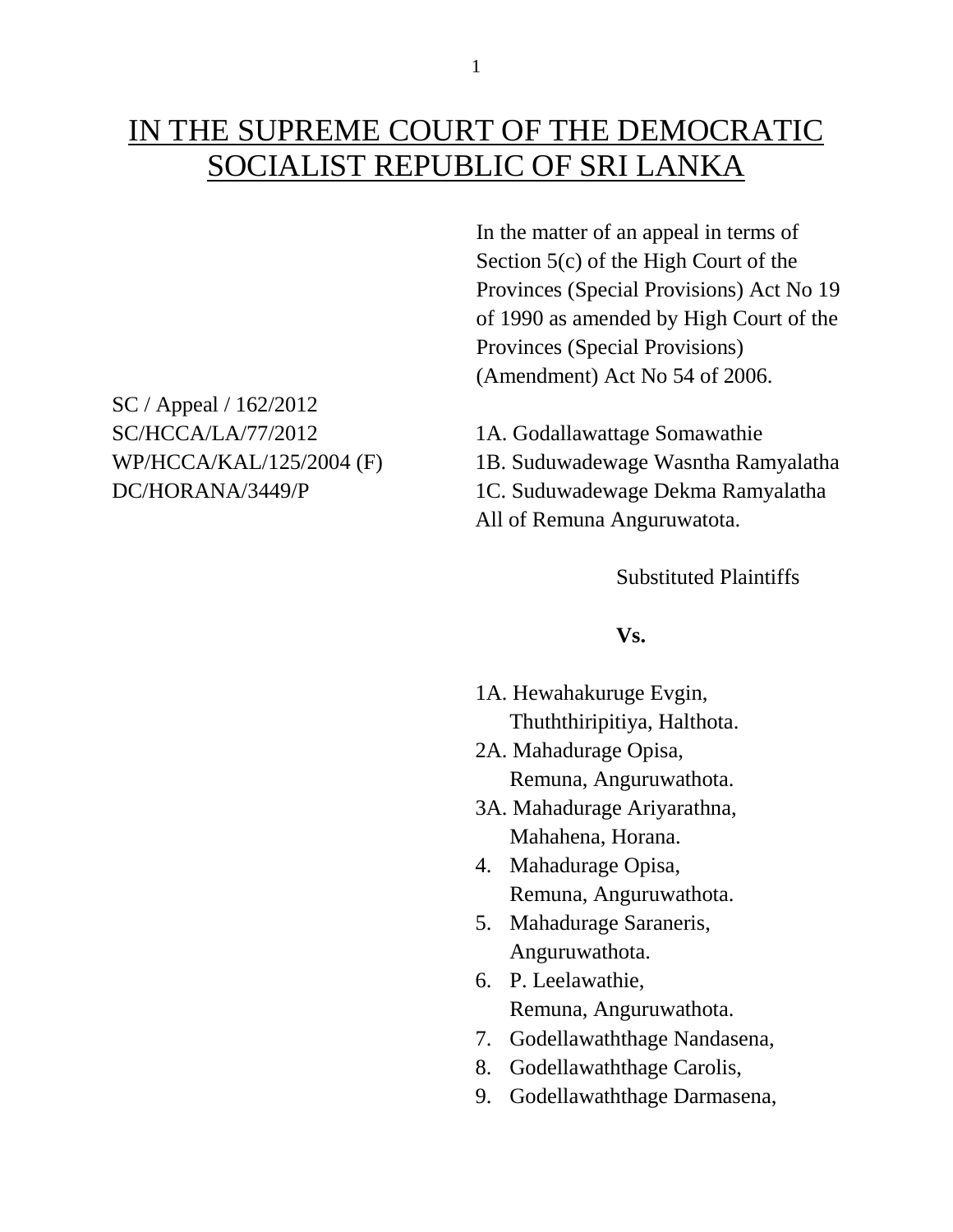- 10. Godellawaththage Caralain,
- 11. Godellawaththage Karunawathie,
- 12. Godellawaththage Seelawathie,
- 13. Godellawaththage Yasawathie, All of Mahagama.
- 14. Godellawaththage David,
- 14A.Godellawaththage Menso,
- 15A.Godellawaththage Upaneris alias Somasiri,
- 16. Panawannage Adwin,
- 17. Sarathchandra Hettiwatta,
- 17A.Hettipathira Kankanamlage Kusumawathie,
- 17B. Harsha Kumara Hettiwaththa,
- 17C. Yamuna Rani Hettiwaththa,
- 17D.Wimala Kumara Hettiwaththa,
- 17E. Padmanjali Hettiwaththa,
- 18. Bothalage Kirineris,
- 18A. Godellawaththage Cicilin, All of Remuna, Anguruwathota.
- 19. Bothalage Jayadasa,
- 20. Bothalage Wimaladasa,
- 20A.Prema samaranayaka,

All of Gungamuwa, Bandaragama.

- 21. H. Ranjo,
- 21A.B. Wilson,
- 22. B. Wilbert,
- 23. B. William,
- 24. B. Disilin,
- 25. B. Melin Jayawqathie,
- 26. Suduwage Mulin,
- 27. Kodithuwakku Arachchige Jayathilake,
- 28. S. A. Edirisinghe,
- 29. Piyasena Edirisinghe,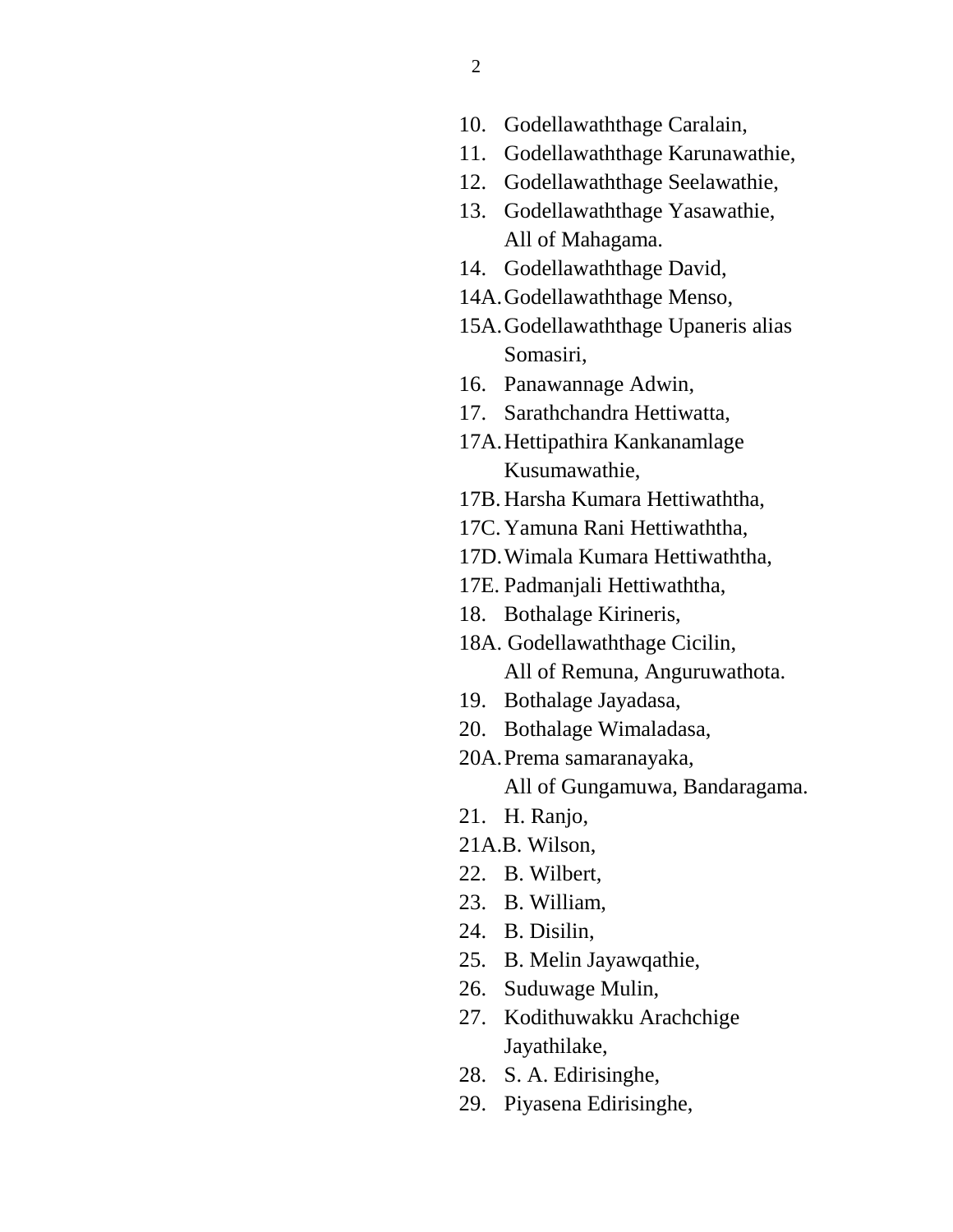- 30. S. D. Agnes,
- 31. S. Norman Edirisinghe,
- 31A.S. Chaminda Edirisinghe,
- 32. S. Magilin. All of Remuna, Anguruwathota.
- 33. H. Dharmasiri,
- 34. H. Sunil Chandrasiri,
- 35. H. Martin, All of Siriniwasa, Withanawatta, Mahagama North.
- 36. H. Geethani Dharmalatha, Temple Road, Neboda.
- 37. S. D. Admond, Pinnakolawatta, Walpita, Horana.
- 38. Thilaka Hewage, Dawasa, Temple Road, Neboda.
- 39. G. James Fernando, Arambakanda, Horana.
- 39A.C. Punnyadasa, Arambawatta, Remuna, Horana.
- 40. H. Noisa, Kaduganmulla, Kiriella.
- 41. G. Dayawathie, Kaduganmulla, Kiriella.
- 42. G Somawathie,
- 43. G. H. Hemasiri Wanigadewa. Both of Remuna, Anguruwathota.
- 44. G. Piyasiri Munidasa,
- 45. G. Hemantha Munidasa,
- 46. G. Premawathie Munidasa, All of 26, Uyankele Road, Panadura.
- 47. G. Nandawathie Munidasa, Bombuwala, Temple Road, Elhenakanda.

**Defendants**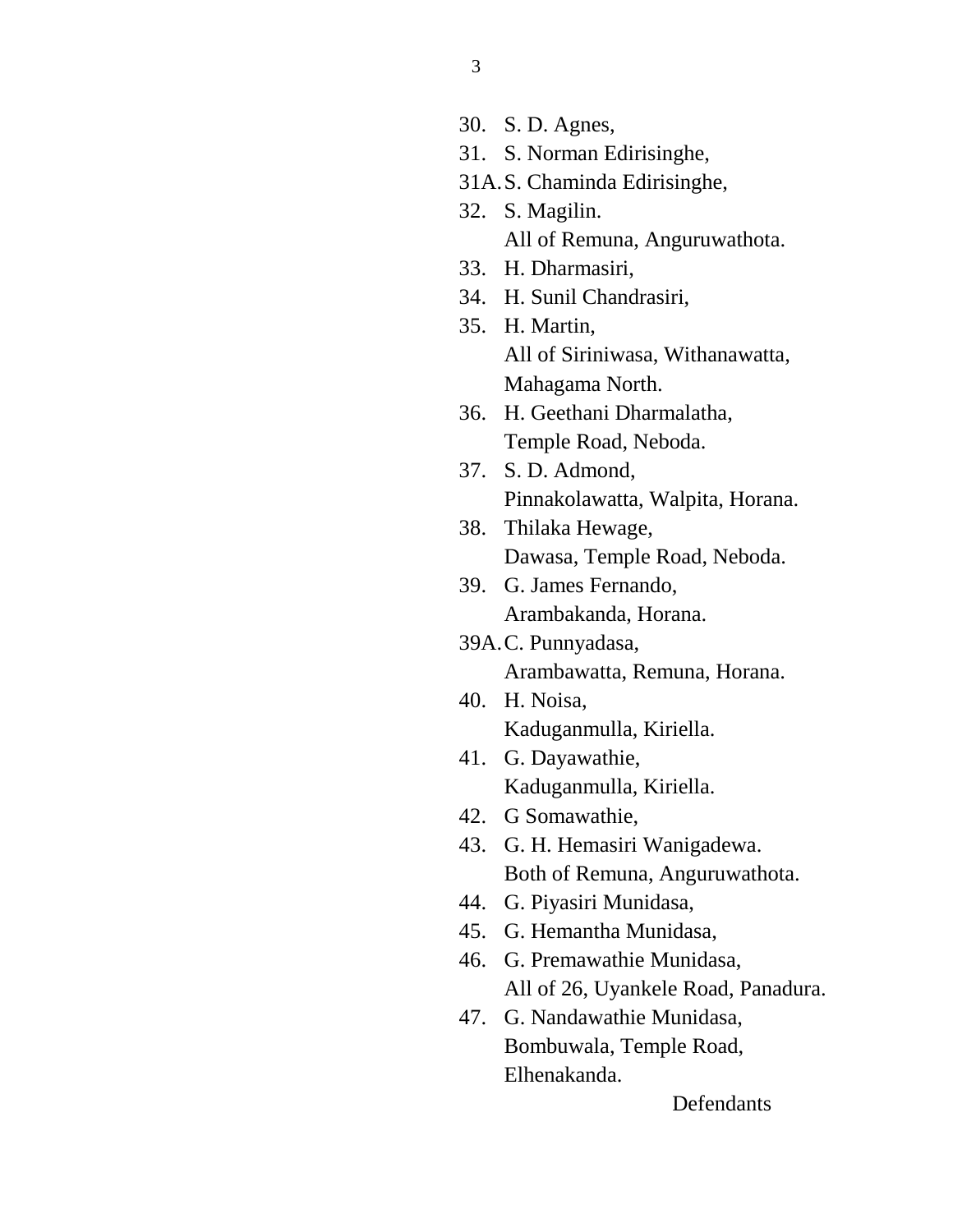#### AND BETWEEN

- 1A. Godallawattage Somawathie
- 1B. Suduwadewage Wasntha Ramyalatha
- 1C. Suduwadewage Dekma Ramyalatha All of Remuna Anguruwatota.

Substituted Plaintiff Appellants

#### **Vs.**

- 1A. Hewahakuruge Evgin, Thuththiripitiya, Halthota.
- 2A. Mahadurage Opisa, Remuna, Anguruwathota.
- 3A. Mahadurage Ariyarathna, Mahahena, Horana.
- 4. Mahadurage Opisa, Remuna, Anguruwathota.
- 5. Mahadurage Saraneris, Anguruwathota.
- 6. P. Leelawathie, Remuna, Anguruwathota.
- 7. Godellawaththage Nandasena,
- 8. Godellawaththage Carolis,
- 9. Godellawaththage Darmasena,
- 10. Godellawaththage Caralain,
- 11. Godellawaththage Karunawathie,
- 12. Godellawaththage Seelawathie,
- 13. Godellawaththage Yasawathie, All of Mahagama.
- 14. Godellawaththage David,
- 14A.Godellawaththage Menso,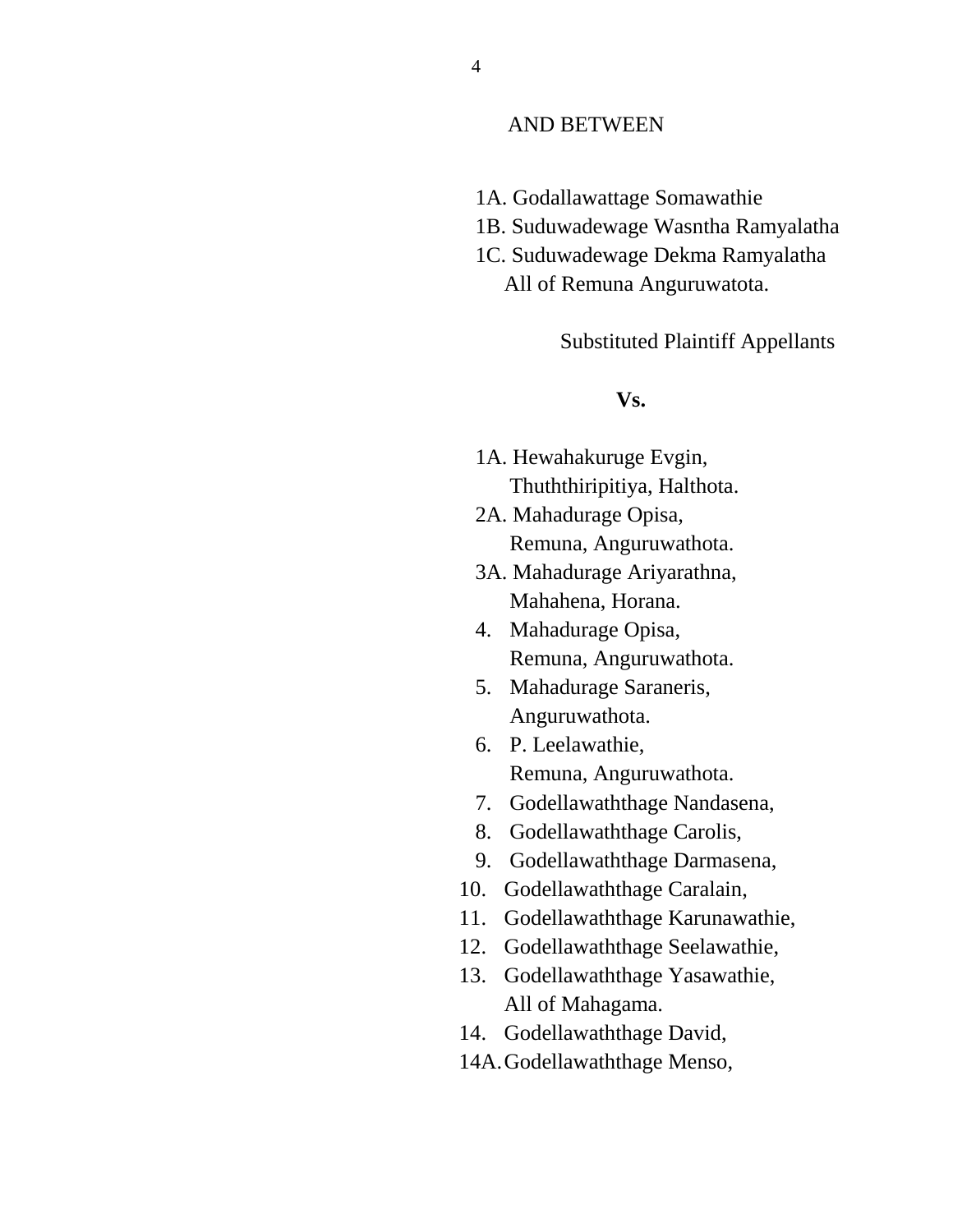- 15A.Godellawaththage Upaneris alias Somasiri,
- 16. Panawannage Adwin,
- 17. Sarathchandra Hettiwatta,
- 17A.Hettipathira Kankanamlage Kusumawathie,
- 17B. Harsha Kumara Hettiwaththa,
- 17C. Yamuna Rani Hettiwaththa,
- 17D.Wimala Kumara Hettiwaththa,
- 17E. Padmanjali Hettiwaththa,
- 18. Bothalage Kirineris,
- 18A. Godellawaththage Cicilin, All of Remuna, Anguruwathota.
- 19. Bothalage Jayadasa,
- 20. Bothalage Wimaladasa,
- 20A.Prema samaranayaka, All of Gungamuwa, Bandaragama.
- 21. H. Ranjo,
- 21A.B. Wilson,
- 22. B. Wilbert,
- 23. B. William,
- 24. B. Disilin,
- 25. B. Melin Jayawqathie,
- 26. Suduwage Mulin,
- 27. Kodithuwakku Arachchige Jayathilake,
- 28. S. A. Edirisinghe,
- 29. Piyasena Edirisinghe,
- 30. S. D. Agnes,
- 31. S. Norman Edirisinghe,
- 31A.S. Chaminda Edirisinghe,
- 32. S. Magilin. All of Remuna, Anguruwathota.
- 33. H. Dharmasiri,
- 34. H. Sunil Chandrasiri,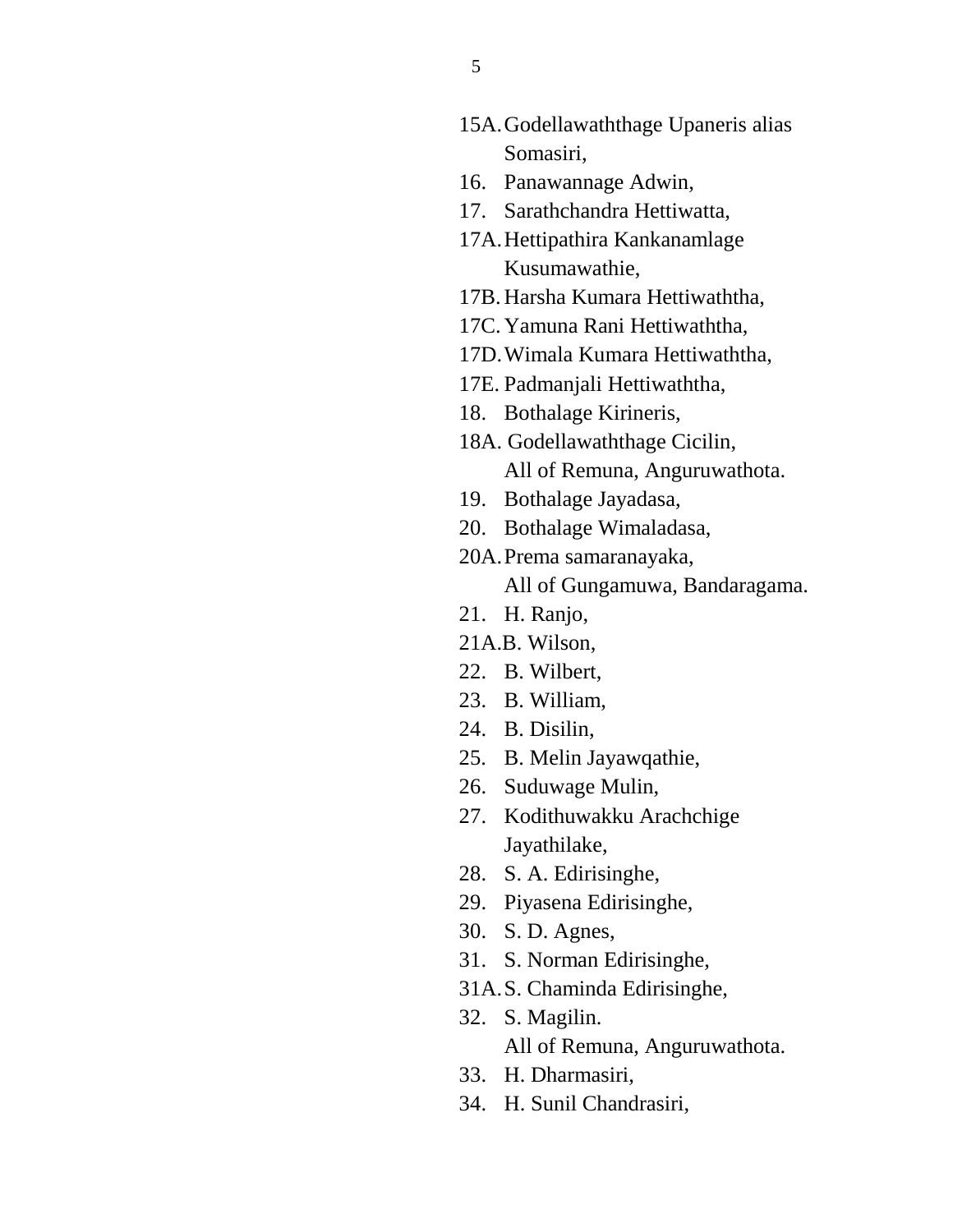- 35. H. Martin, All of Siriniwasa, Withanawatta, Mahagama North.
- 36. H. Geethani Dharmalatha, Temple Road, Neboda.
- 37. S. D. Admond, Pinnakolawatta, Walpita, Horana.
- 38. Thilaka Hewage, Dawasa, Temple Road, Neboda.
- 39. G. James Fernando, Arambakanda, Horana.
- 39A.C. Punnyadasa, Arambawatta, Remuna, Horana.
- 40. H. Noisa, Kaduganmulla, Kiriella.
- 41. G. Dayawathie, Kaduganmulla, Kiriella.
- 42. G Somawathie,
- 43. G. H. Hemasiri Wanigadewa. Both of Remuna, Anguruwathota.
- 44. G. Piyasiri Munidasa,
- 45. G. Hemantha Munidasa,
- 46. G. Premawathie Munidasa, All of 26, Uyankele Road, Panadura.
- 47. G. Nandawathie Munidasa, Bombuwala, Temple Road, Elhenakanda.

Defendant Respondents

## **AND NOW BETWEEN**

- 26. Suduwage Mulin,
- 27. Kodithuwakku Arachchige Jayathilake,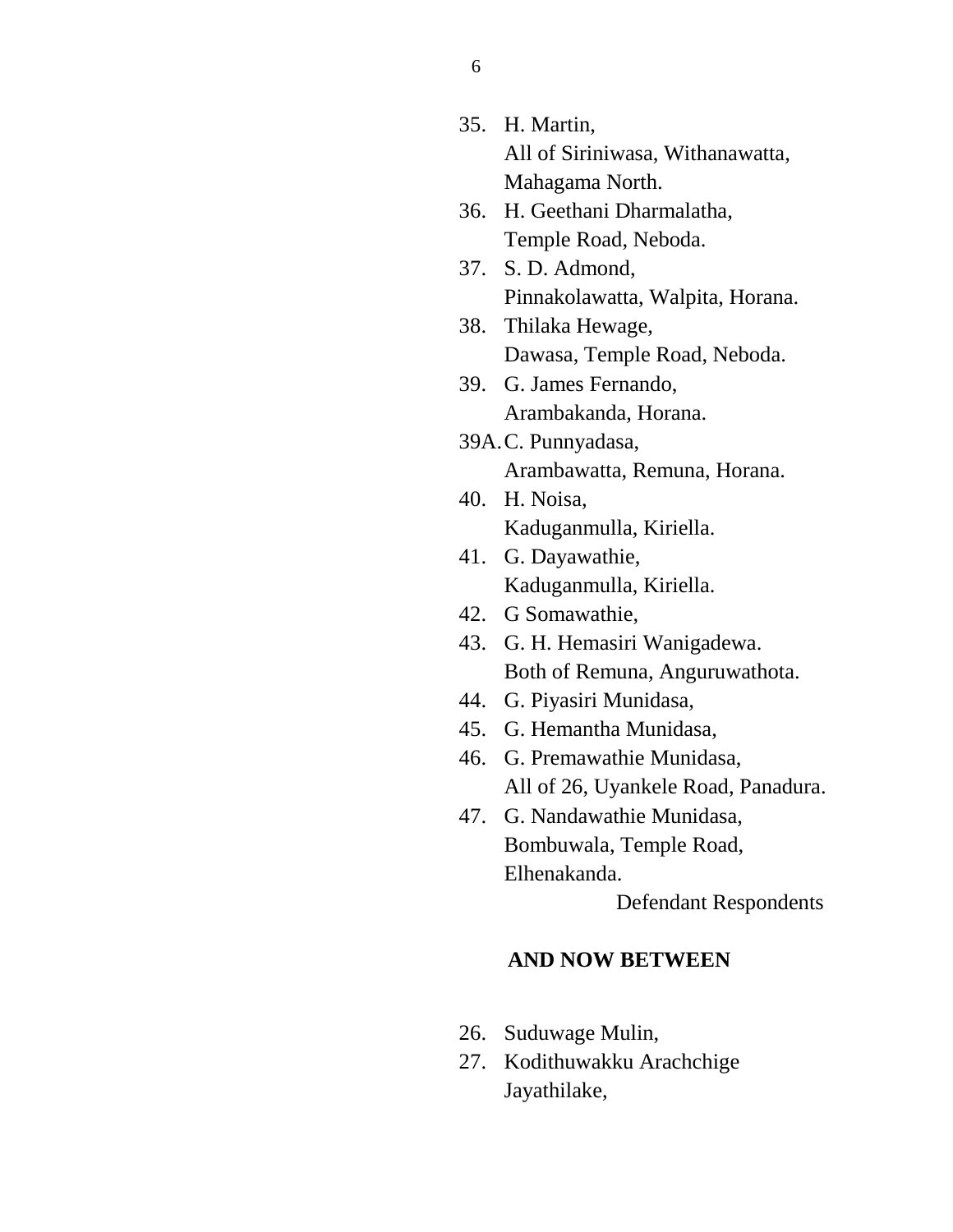30. S. D. Agnes, All of Remuna, Anguruwathota.

Defendant Respondent-Appellants

#### **Vs.**

- 1A. Godallawattage Somawathie
- 1B. Suduwadewage Wasntha Ramyalatha
- 1C. Suduwadewage Dekma Ramyalatha All of Remuna Anguruwatota.

## Substituted Plaintiff Appellant Respondents

- 1A. Hewahakuruge Evgin, Thuththiripitiya, Halthota.
- 2A. Mahadurage Opisa, Remuna, Anguruwathota.
- 3A. Mahadurage Ariyarathna, Mahahena, Horana.
- 4. Mahadurage Opisa, Remuna, Anguruwathota.
- 5. Mahadurage Saraneris, Anguruwathota.
- 6. P. Leelawathie, Remuna, Anguruwathota.
- 7. Godellawaththage Nandasena,
- 8. Godellawaththage Carolis,
- 9. Godellawaththage Darmasena,
- 10. Godellawaththage Caralain,
- 11. Godellawaththage Karunawathie,
- 12. Godellawaththage Seelawathie,
- 13. Godellawaththage Yasawathie, All of Mahagama.
- 14. Godellawaththage David,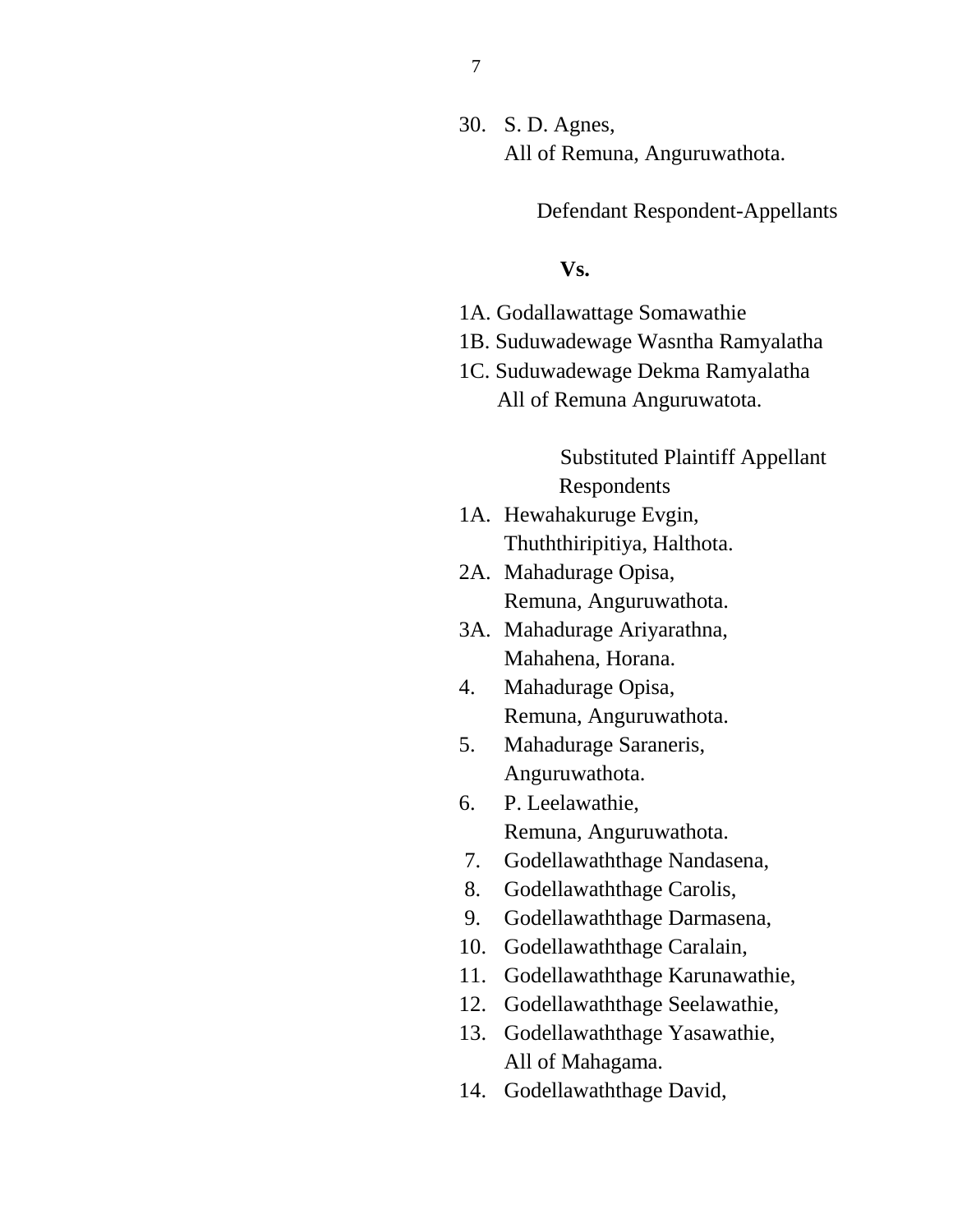- 14A.Godellawaththage Menso,
- 15A.Godellawaththage Upaneris alias Somasiri,
- 16. Panawannage Adwin,
- 17. Sarathchandra Hettiwatta,
- 17A.Hettipathira Kankanamlage Kusumawathie,
- 17B. Harsha Kumara Hettiwaththa,
- 17C. Yamuna Rani Hettiwaththa,
- 17D.Wimala Kumara Hettiwaththa,
- 17E. Padmanjali Hettiwaththa,
- 18. Bothalage Kirineris,
- 18A. Godellawaththage Cicilin, All of Remuna, Anguruwathota.
- 19. Bothalage Jayadasa,
- 20. Bothalage Wimaladasa,
- 20A.Prema samaranayaka, All of Gungamuwa, Bandaragama.
- 21. H. Ranjo,
- 21A.B. Wilson,
- 22. B. Wilbert,
- 23. B. William,
- 24. B. Disilin,
- 25. B. Melin Jayawqathie,
- 28. S. A. Edirisinghe,
- 29. Piyasena Edirisinghe,
- 31. S. Norman Edirisinghe,
- 31A.S. Chaminda Edirisinghe,
- 32. S. Magilin. All of Remuna, Anguruwathota.
- 33. H. Dharmasiri,
- 34. H. Sunil Chandrasiri,
- 35. H. Martin,

All of Siriniwasa, Withanawatta, Mahagama North.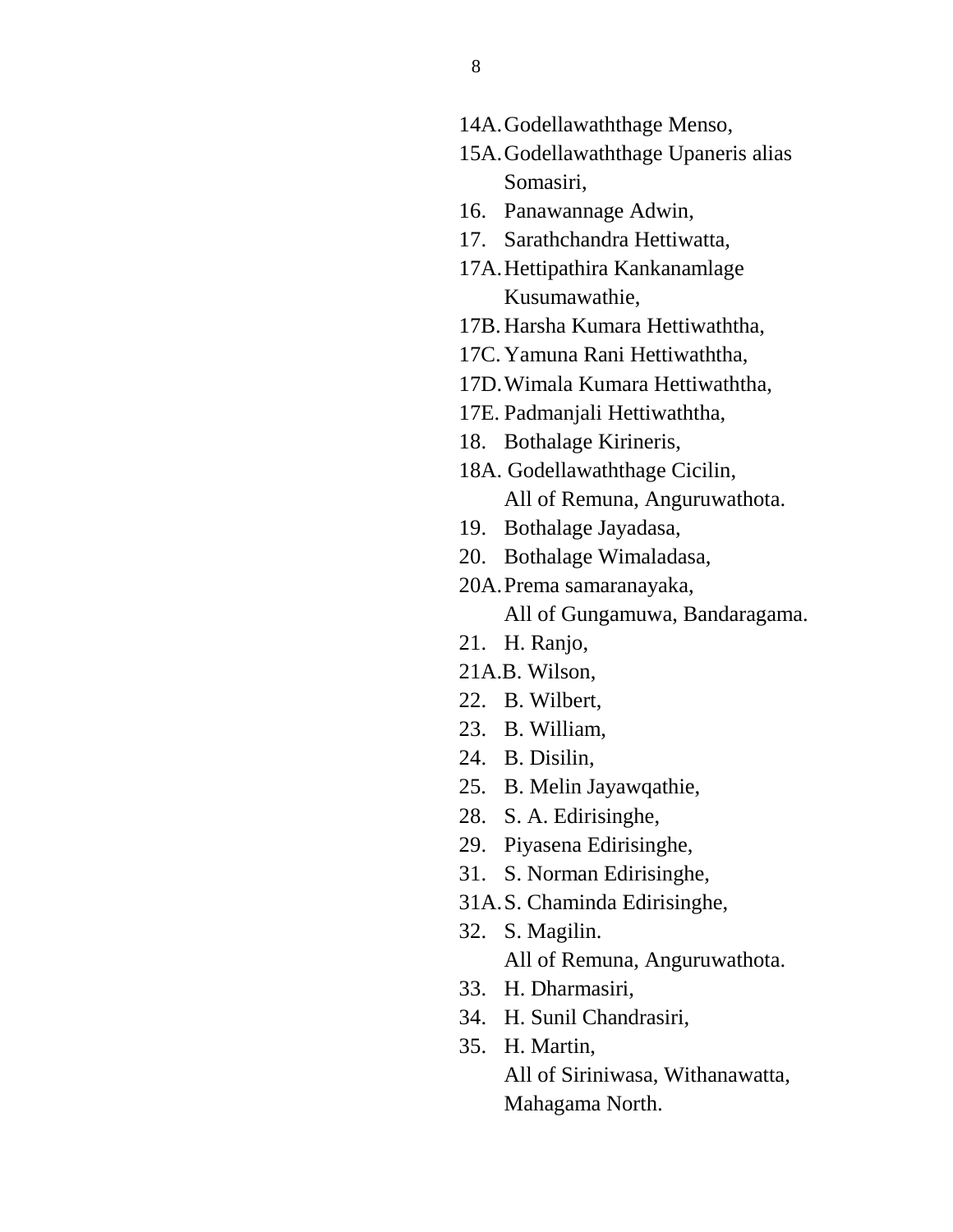|         |                | 36. | H. Geethani Dharmalatha,                                                   |
|---------|----------------|-----|----------------------------------------------------------------------------|
|         |                |     | Temple Road, Neboda.                                                       |
|         |                | 37. | S. D. Admond,                                                              |
|         |                |     | Pinnakolawatta, Walpita, Horana.                                           |
|         |                | 38. | Thilaka Hewage,                                                            |
|         |                |     | Dawasa, Temple Road, Neboda.                                               |
|         |                |     | 39. G. James Fernando,                                                     |
|         |                |     | Arambakanda, Horana.                                                       |
|         |                |     | 39A.C. Punnyadasa,                                                         |
|         |                |     | Arambawatta, Remuna, Horana.                                               |
|         |                |     | 40. H. Noisa,                                                              |
|         |                |     | Kaduganmulla, Kiriella.                                                    |
|         |                | 41. | G. Dayawathie,                                                             |
|         |                |     | Kaduganmulla, Kiriella.                                                    |
|         |                |     | 42. G Somawathie,                                                          |
|         |                | 43. | G. H. Hemasiri Wanigadewa.                                                 |
|         |                |     | Both of Remuna, Anguruwathota.                                             |
|         |                | 44. | G. Piyasiri Munidasa,                                                      |
|         |                | 45. | G. Hemantha Munidasa,                                                      |
|         |                |     | 46. G. Premawathie Munidasa,                                               |
|         |                |     | All of 26, Uyankele Road, Panadura.                                        |
|         |                |     | 47. G. Nandawathie Munidasa,                                               |
|         |                |     | Bombuwala, Temple Road,                                                    |
|         |                |     | Elhenakanda.                                                               |
|         |                |     | <b>Defendant Respondent Respondents</b>                                    |
| BEFORE  | $\ddot{\cdot}$ |     | PRIYASATH DEP, PC, J. (as he was then)                                     |
|         |                |     | SISIRA J DE ABREW, J.                                                      |
|         |                |     | UPALY ABEYRATHNE, J.                                                       |
| COUNSEL |                |     | Chandana Premathilake with Y. Liyanage                                     |
|         |                |     | for the $26^{\text{th}}$ , $27^{\text{th}}$ and $30^{\text{th}}$ Defendant |
|         |                |     | <b>Respondent Appellants</b>                                               |
|         |                |     |                                                                            |

9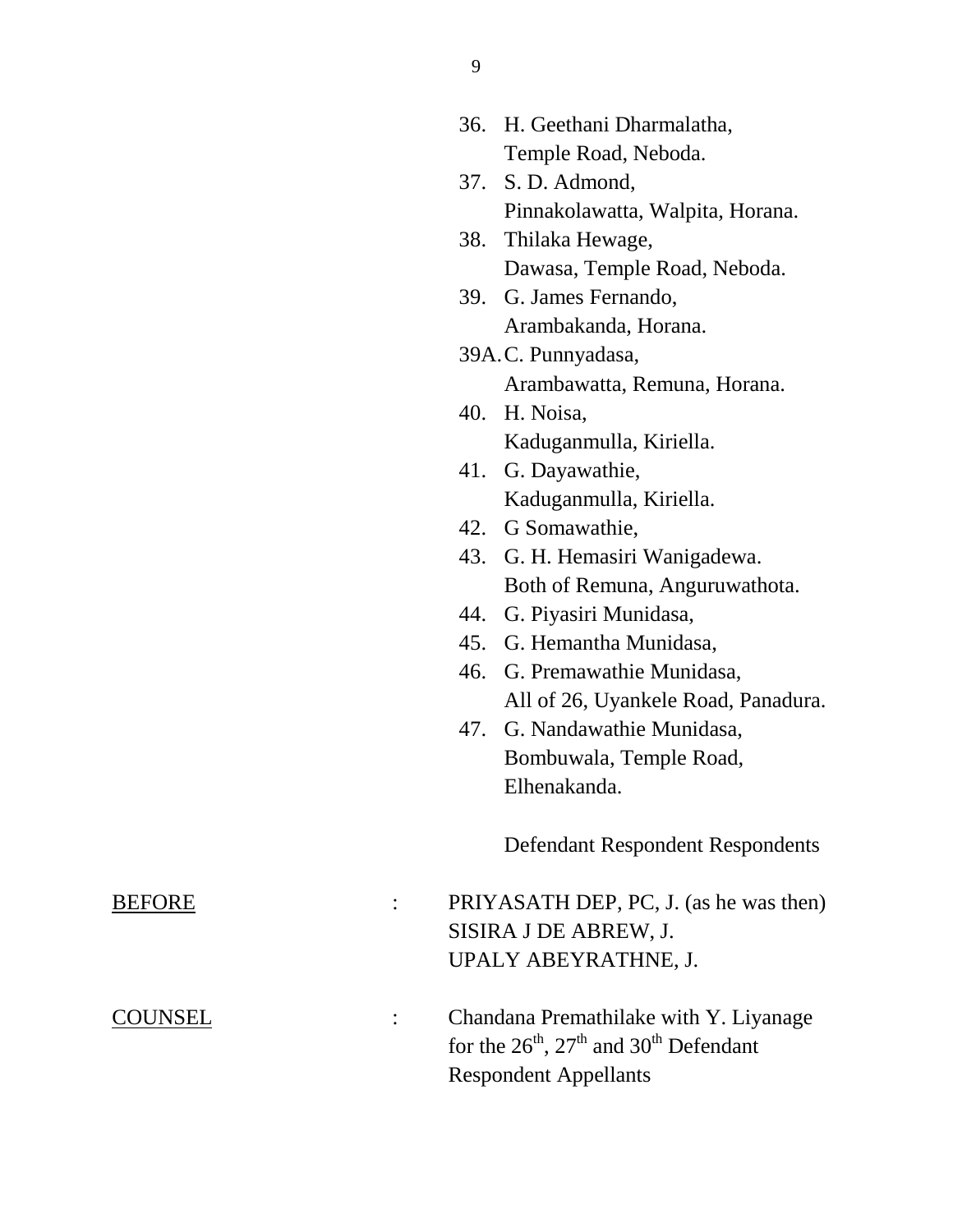|                               |  | Samanth Vithana with H. Mendis for the<br>substituted Plaintiff Appellant Respondents                                                                          |
|-------------------------------|--|----------------------------------------------------------------------------------------------------------------------------------------------------------------|
|                               |  | S.A.D.S. Suraweera for the $4th$ , $6th$ , $14th$ and<br>17 <sup>th</sup> Defendant Respondent Respondents                                                     |
| <b>WRITTEN SUBMISSION ON:</b> |  | 07.11.2012 by the $26^{th} 27^{th}$ & $30^{th}$ Defendant<br>Respondent Appellants.<br>07.01.2013 by the substituted Plaintiff<br><b>Appellant Respondents</b> |
| <b>ARGUED ON</b>              |  | 09.08.2016                                                                                                                                                     |
| DECIDED ON                    |  | 29.06.2017                                                                                                                                                     |

#### UPALY ABEYRATHNE, J.

The original Plaintiff instituted an action in the District Court of Horana against the Defendant Respondent Respondents seeking to partition a land called Bomaluwe Godella containing in extent of 02 acres as described in the schedule to the plaint.  $04<sup>th</sup>$  and  $17<sup>th</sup>$  Defendants,  $6<sup>th</sup>$  Defendant, 7A to  $13<sup>th</sup>$ Defendants,  $26^{th}$   $27^{th}$  and  $30^{th}$  Defendants,  $30^{th}$  Defendant and  $43^{rd}$  Defendant have filed separate statements of claims seeking to partition the said land as averred in their statements of claims. Accordingly, the case proceeded to trial on 52 issues. At the end of the trial, the learned District Judge has dismissed the Plaintiff's action without answering the said 52 issues framed by the parties.

Being aggrieved by the said judgment dated 23.09.2004 the substituted Plaintiff Appellant Respondents (hereinafter referred to as the Respondent) preferred an appeal to the Court of Appeal. Said appeal was heard and concluded by the High Court of Civil Appeal of the Western Province holden at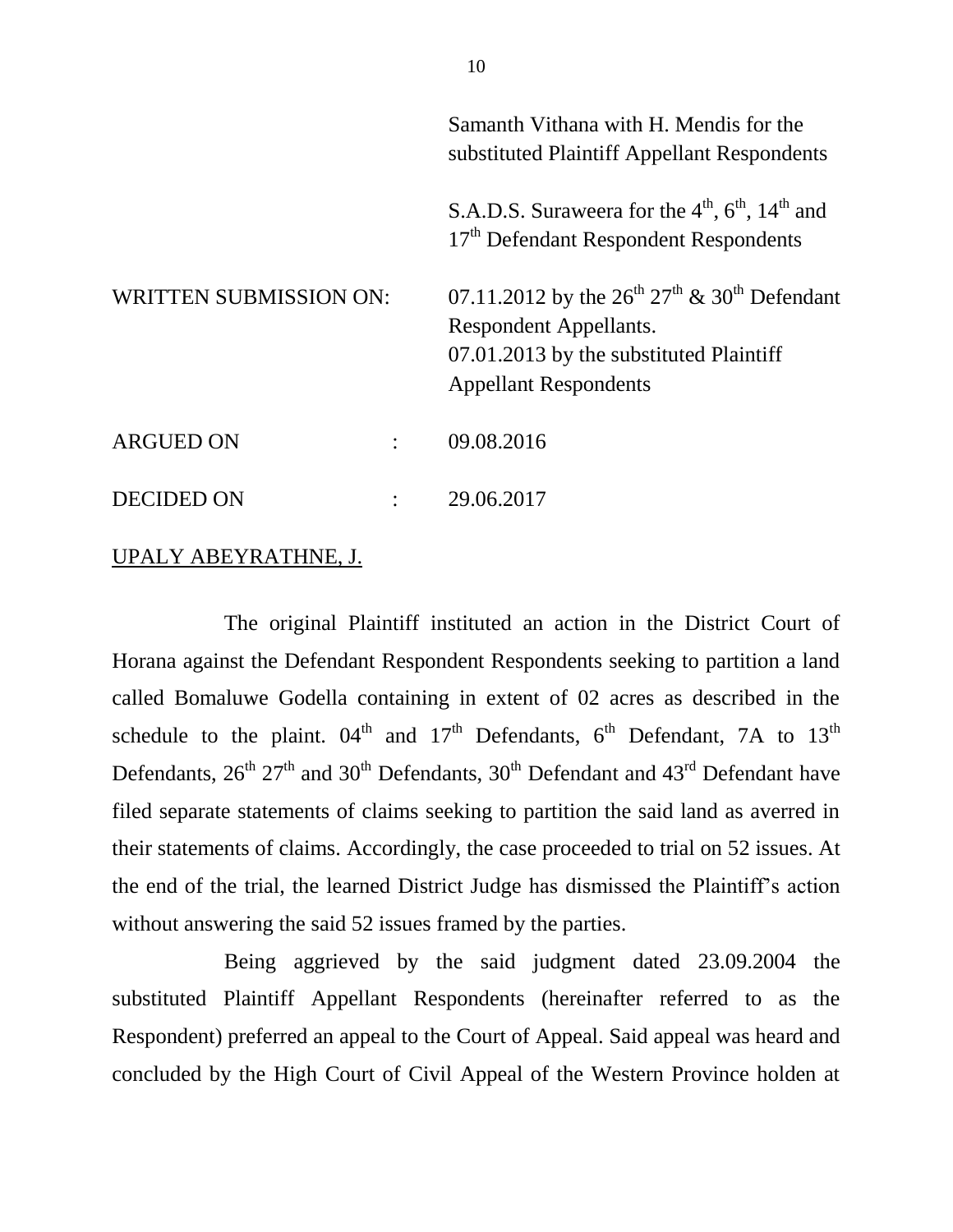Kalutara and the High Court by its judgment dated 23.09.2004 has set aside the said judgment of the learned District Judge directing him to deliver a fresh judgment on the evidence already led. In addition, the High Court has concluded that the District Judge may hear additional evidence if necessary, in order to arrive at a reasonable conclusion.

The  $26<sup>th</sup> 27<sup>th</sup>$  and  $30<sup>th</sup>$  Defendant Respondent Appellants (hereinafter referred to as the Appellants) sought leave to appeal to this court from the said judgment of the High Court and leave was granted on the questions of law set out in paragraph 18(i), (ii), (v) and (vi) of the petition dated 29.02.2012.

At the hearing of this appeal, it was contended before this court that the High Court has no power upon hearing an appeal to direct the trial judge to deliver a fresh judgment upon the evidence already led in the case. I first deal with this question of law raised at the hearing. Section 773 of the Civil Procedure Code deals with the provisions with regard to the powers of the Court of Appeal upon hearing of an appeal. Section 773 reads thus;

> "Upon hearing the appeal, it shall be competent to the Court of Appeal to affirm, reverse, correct or modify any judgment, decree or order, according to law, or to pass such judgment, decree or order therein between and as regards the parties, or to give such direction to the court below, or to order a new trial or a further hearing upon such terms as to Court of Appeal shall think fit, or, if need be, to receive and admit new evidence additional to, or supplementary of, the evidence already taken in the court of the first instance, touching the matters at issue in any original cause, suit or action, as justice may require or to order a new or further trial on the ground of discovery of fresh evidence subsequent to the trial."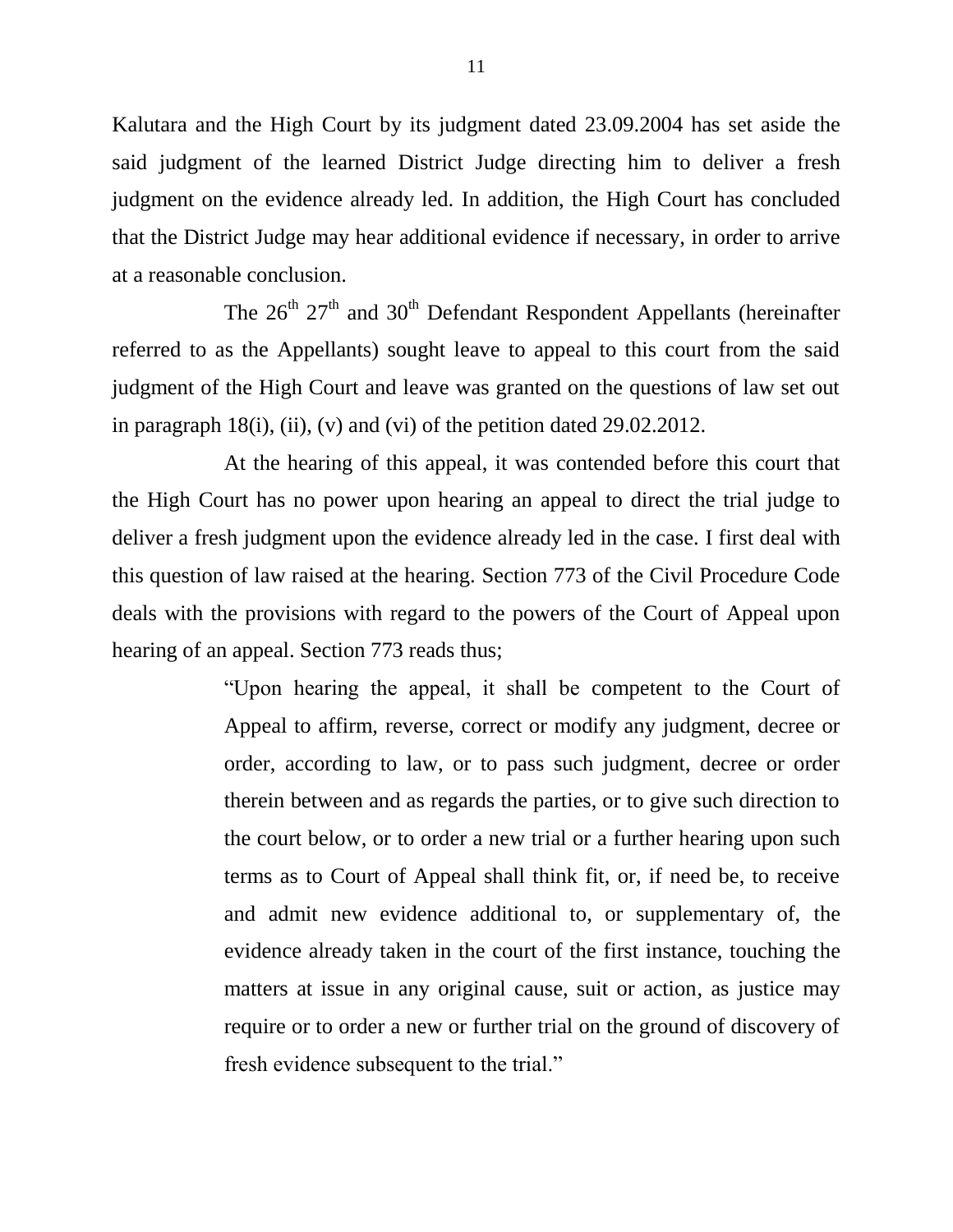Needless to state here, that Section 773 does not confer any power to the Appellate Courts, upon hearing of appeal, to order or to direct the trial judge to write a fresh judgment upon the evidence already led at the trial. The High Court is only empowered to order a new trial or further hearing as justice may require. Hence the said order of the High Court, to wit; to write a fresh judgment upon the evidence already led at the trial, contravenes Section 773 of the Civil Procedure Code.

The learned counsel for the Appellant further submitted that the learned District Judge has failed to answer the issues framed by both parties. The judgment manifests that the issues framed by the parties have not been answered by the learned District Judge. He has stated in the judgment dated 23.09.2004 that "since the pedigree has not been proved the land cannot be partitioned. Therefore, I hold that issues No 1 to 52 do not arise. For the above reasons, I dismiss the plaint."

I regret to note that the learned District Judge has blatantly ignored the provisions contained in Section 187 of the Civil Procedure Code. The paramount duty of the trial judge as required in law is to answer all the issues accepted by court. Section 187 of the Code stipulates the requisites of a judgment. In terms of the said Section, the judgment shall contain a concise statement of the case, the points for determination, the decision thereon, and the reasons for such decision; and the opinions of the assessors (if any) shall be prefixed to the judgment and signed by such assessors respectively.

Hence a trial judge when writing a judgment should safely consider the points for determination and should record his decision thereon. He should answer the points of contest after due evaluation of the evidence led before court. Issues accepted by trial court should not be left unanswered. Trial judge is bound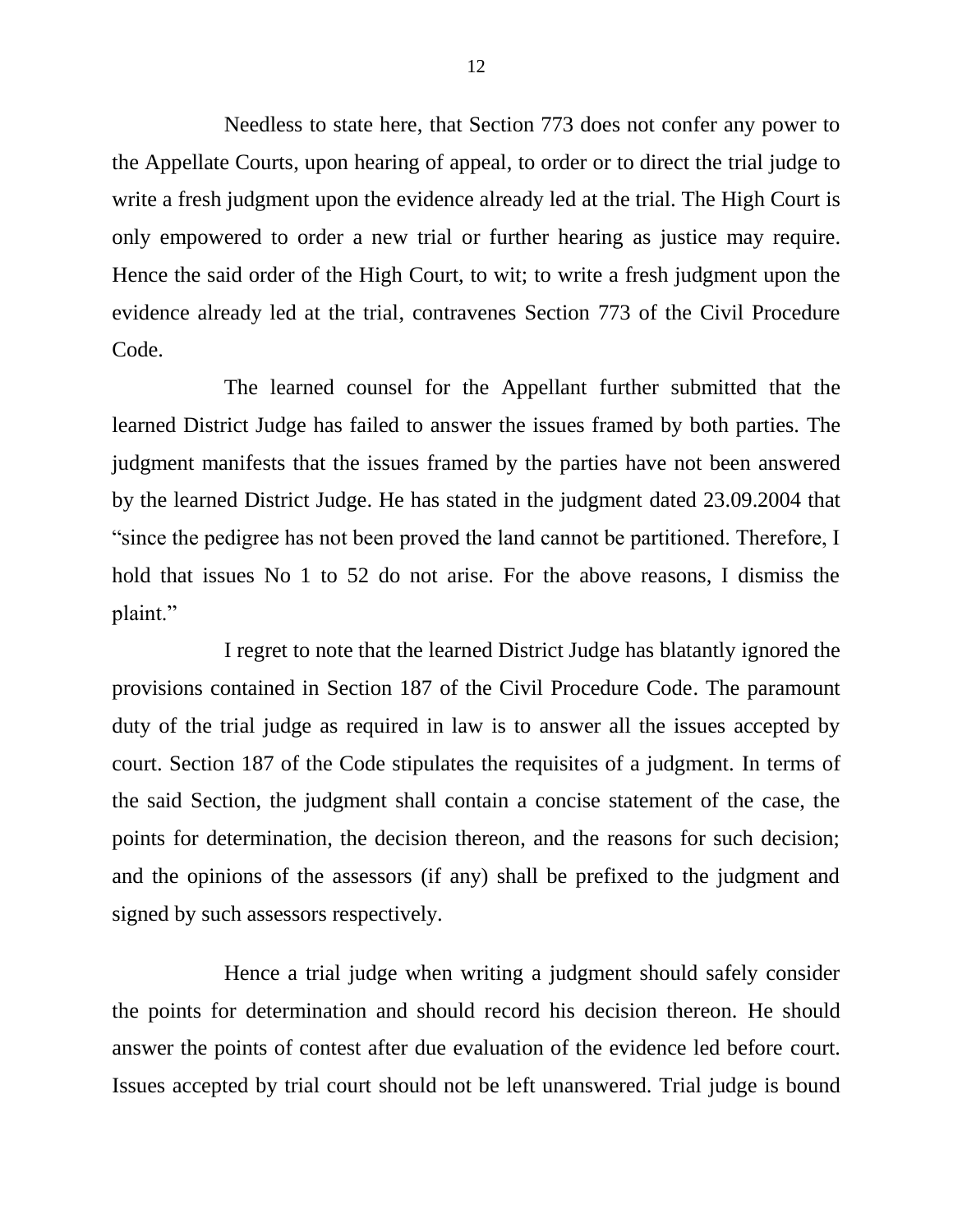by a legal duty under section 187 of the Civil Procedure Code to deliver a proper and complete judgment. In the case of Dona Lucihamy v. Ciciliyanahamy 59 NLR 214, L. W. De Silva A.J. observed that "There were 12 issues raised in this case. Some of them do not bring out the real points of contest. The learned District Judge has stated in his judgment: 'All the issues that have been raised can be crystallized in this one contest', that is, whether the land in suit is Dawatagahawatte or Hedawakagahawatte. In the result, the evidence germane to each issue has not been reviewed or discussed. No reasons precede or follow the answers which are mostly "yes" or "no" or "does not arise." Such a record has not disposed of the matters which the Court had to decide. Bare answers to issues or points of contest whatever may be the name given to them-are insufficient unless all matters which arise for decision under each head are examined. Section 187 of the Civil Procedure Code (Cap. 86) is in the following terms "The judgment shall contain a concise statement of the case, the points for determination, the decision thereon, and the reasons for such decision."

In the case of Warnakula Vs. Ramani Jayawardane [1990] 1 SLR 206 it was held that "Bare answers to issues without reasons are not in compliance with the requirements of s. 187 of the Civil Procedure Code. The evidence germane to each issue must be reviewed or examined. The judge must evaluate and consider the totality of the evidence. Giving a short summary of the evidence of the parties and witnesses and stating that he prefers to accept the evidence of one party without giving reasons are insufficient."

For the forgoing reasons, I hold that the impugned judgment of the learned District Judge dated 23.09.2004 contravenes the provisions contained in Section 187 of the Civil Procedure Code. The failure of the trial judge to examine